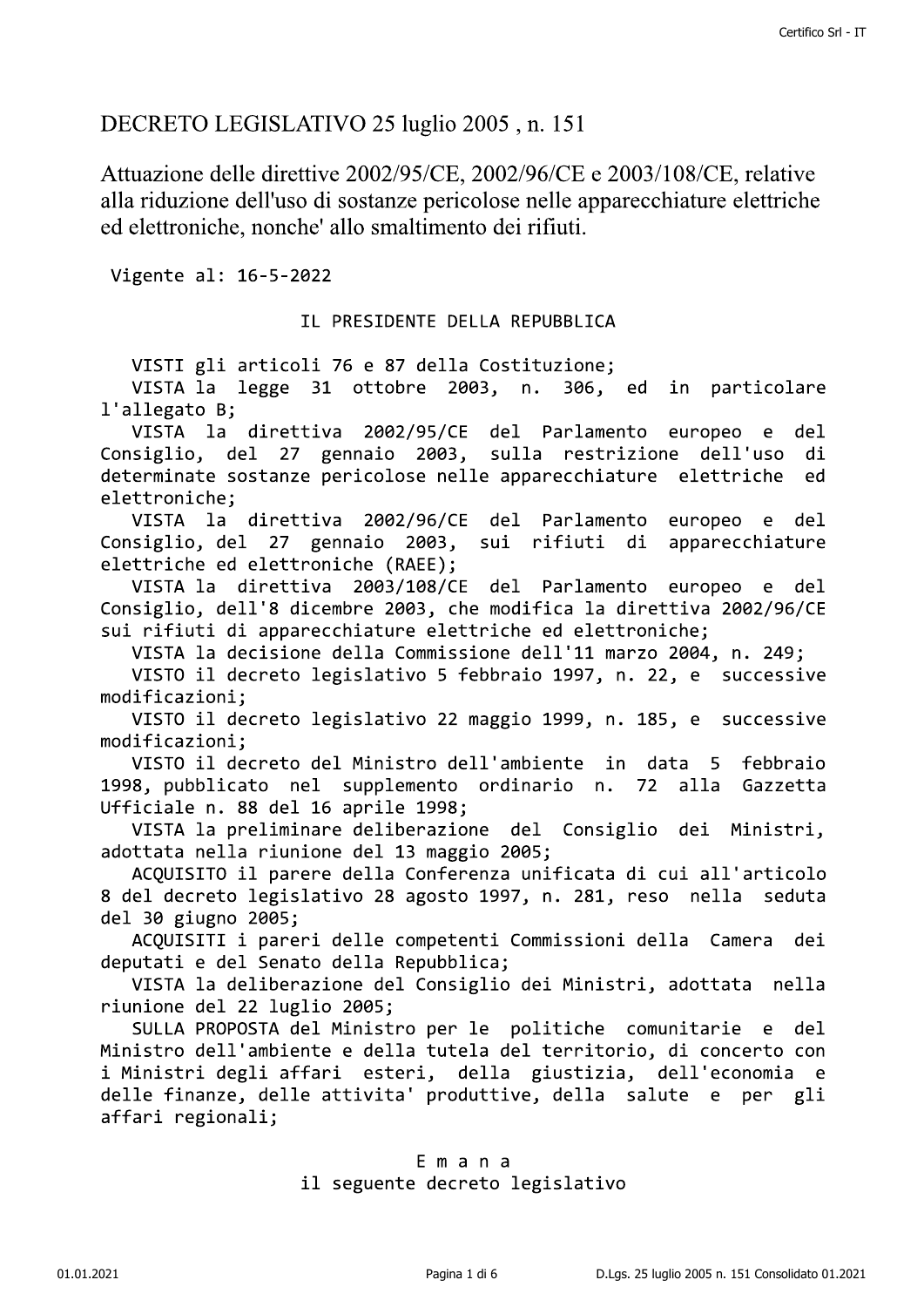#### ART. 1

((ARTICOLO ABROGATO DAL D.LGS. 14 MARZO 2014, N. 49))

ART. 2

((ARTICOLO ABROGATO DAL D.LGS. 14 MARZO 2014, N. 49))

Art. 3

((ARTICOLO ABROGATO DAL D.LGS. 14 MARZO 2014, N. 49))

ART. 4

((ARTICOLO ABROGATO DAL D.LGS. 14 MARZO 2014, N. 49))

ART. 5

### ((IL D.LGS. 14 MARZO 2014, N. 49 HA CONFERMATO L'ABROGAZIONE DEL **PRESENTE ARTICOLO))**

ART. 6 (Raccolta separata)

#### 1. ((COMMA ABROGATO DAL D.LGS. 14 MARZO 2014, N. 49)).

1-bis. Con decreto del Ministro dell'ambiente e della tutela del territorio e del mare, di concerto con i Ministri dello sviluppo economico e della salute, da adottarsi entro il 28 febbraio 2008, sentita la Conferenza unificata, sono individuate, nel rispetto delle disposizioni comunitarie e anche in deroga alle disposizioni di cui alla parte quarta del decreto legislativo 3 aprile 2006, n. 152, specifiche modalita' semplificate per la raccolta e il trasporto presso i centri di cui al comma 1, lettere a) e c), dei RAEE domestici e RAEE professionali ritirati da parte dei distributori ai sensi del comma 1, lettera b) nonche' per la realizzazione e la gestione dei centri medesimi. . L'obbligo di ritiro di cui al comma 1, lettera b), decorre dal trentesimo giorno successivo alla data di entrata in vigore di tale decreto.

2. ((COMMA ABROGATO DAL D.LGS. 14 MARZO 2014, N. 49)).

3. ((COMMA ABROGATO DAL D.LGS. 14 MARZO 2014, N. 49)).

ART. 7

((ARTICOLO ABROGATO DAL D.LGS. 14 MARZO 2014, N. 49))

#### ART. 8

((ARTICOLO ABROGATO DAL D.LGS. 14 MARZO 2014, N. 49))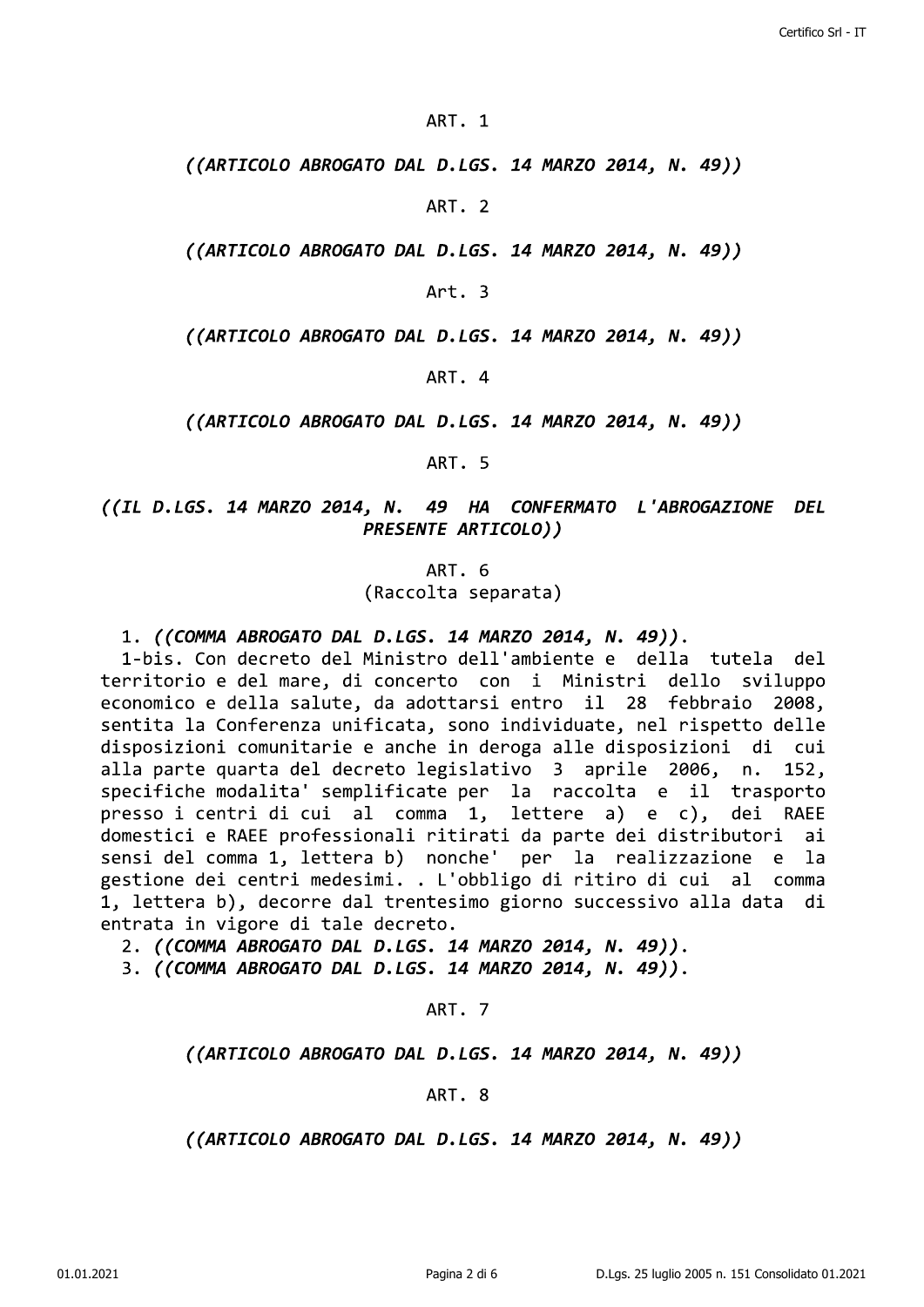#### ART. 9

#### ((ARTICOLO ABROGATO DAL D.LGS. 14 MARZO 2014, N. 49))

#### ART. 10

(Modalita' e garanzie di finanziamento della gestione dei RAEE storici provenienti dai nuclei domestici)

- 1. ((COMMA ABROGATO DAL D.LGS. 14 MARZO 2014, N. 49)).
- 2. ((COMMA ABROGATO DAL D.LGS. 14 MARZO 2014, N. 49)).
- 3. ((COMMA ABROGATO DAL D.LGS. 14 MARZO 2014, N. 49)).

4. Il finanziamento della gestione di rifiuti di apparecchiature rientranti nella categoria di cui al punto 5 dell'allegato 1 A e' a carico dei produttori indipendentemente dalla data di immissione sul mercato di dette apparecchiature e dall'origine domestica  $\Omega$ modalita' Ministero professionale. secondo individuate  $da1$ dell'ambiente e della tutela del territorio, con proprio decreto, di concerto con i Ministri delle attivita' produttive e dell'economia e delle finanze, da adottare entro sei mesi dalla data di entrata in vigore del presente decreto.

#### ART. 11

#### ((ARTICOLO ABROGATO DAL D.LGS. 14 MARZO 2014, N. 49))

#### ART. 12

### ((ARTICOLO ABROGATO DAL D.LGS. 14 MARZO 2014, N. 49))

ART. 13 (Obblighi di informazione)

- 1. ((COMMA ABROGATO DAL D.LGS. 14 MARZO 2014, N. 49)).
- 2. ((COMMA ABROGATO DAL D.LGS. 14 MARZO 2014, N. 49)).
- 3. ((COMMA ABROGATO DAL D.LGS. 14 MARZO 2014, N. 49)).
- 4. ((COMMA ABROGATO DAL D.LGS. 14 MARZO 2014, N. 49)).
- 5. ((COMMA ABROGATO DAL D.LGS. 14 MARZO 2014, N. 49)).
- 6. ((COMMA ABROGATO DAL D.LGS. 14 MARZO 2014, N. 49)).
- 7. ((COMMA ABROGATO DAL D.LGS. 14 MARZO 2014. N. 49)).

8. Con decreto del Ministro dell'ambiente e della tutela del territorio, di concerto con i Ministri delle attivita' produttive e dell'economia e delle finanze, sentita la Conferenza unificata, da adottare entro sei mesi dalla data di entrata in vigore del presente decreto, sono definite le modalita' di funzionamento del Registro di cui all'articolo 14, di iscrizione allo stesso, di comunicazione delle informazioni di cui ai commi 6 e 7, nonche' di costituzione e di funzionamento di un centro di coordinamento, finanziato e gestito dai produttori, per l'ottimizzazione delle attivita' di competenza dei sistemi collettivi, a garanzia di comuni, omogenee e uniformi condizioni operative.

9. ((COMMA ABROGATO DAL D.LGS. 14 MARZO 2014, N. 49)).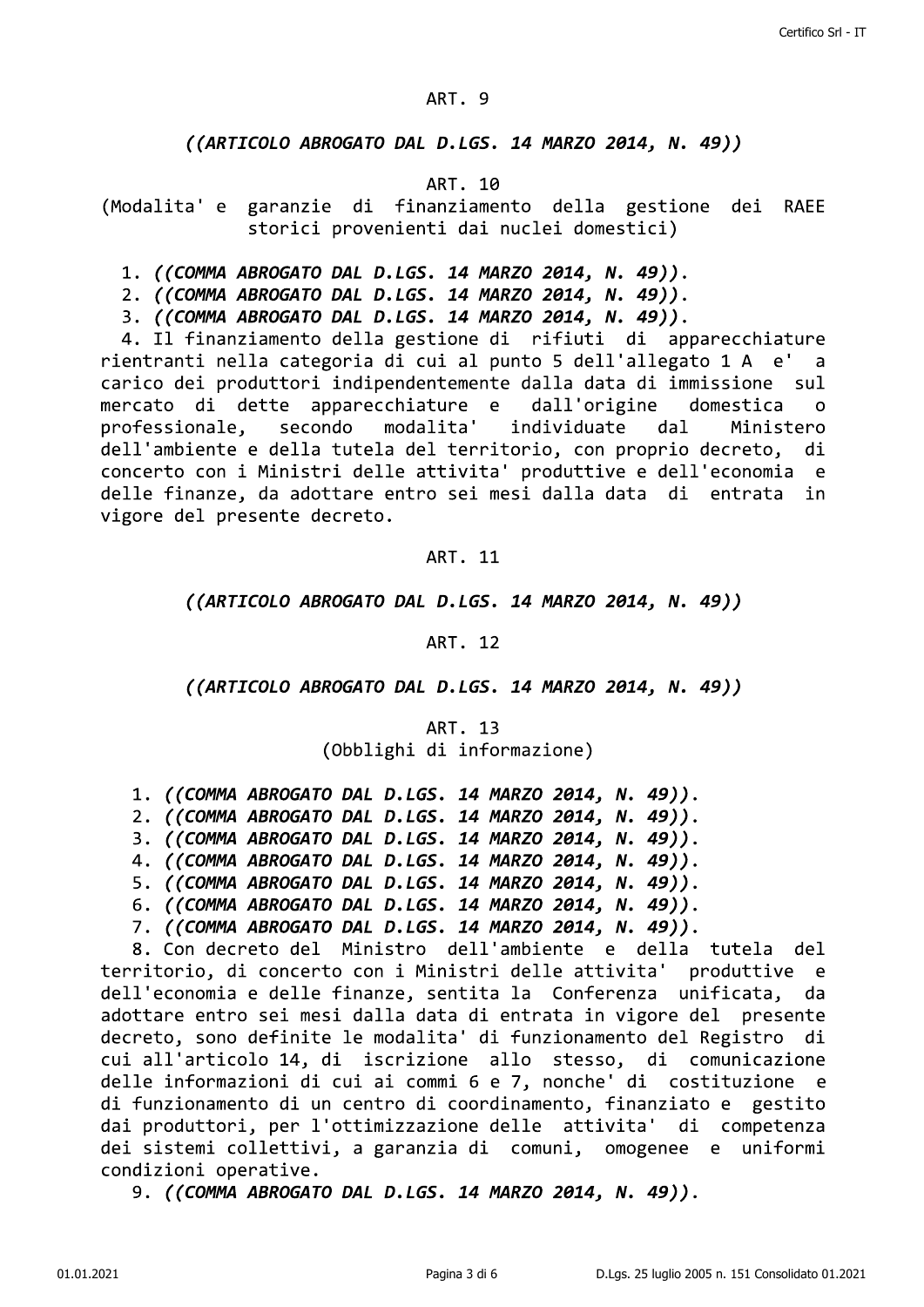#### ART. 14

#### ((ARTICOLO ABROGATO DAL D.LGS. 14 MARZO 2014, N. 49))

#### Art. 15

(Comitato di vigilanza e di controllo e comitato di indirizzo sulla gestione dei RAEE)

1. Con decreto del Ministro dell'ambiente e della tutela del territorio, da adottarsi entro sei mesi dalla data di entrata in vigore del presente decreto, e' istituito, presso il Ministero dell'ambiente e della tutela del territorio, il Comitato di vigilanza e di controllo sulla gestione dei RAEE, con i seguenti compiti:

- a) predispone ed aggiornare il registro di cui all'articolo 14, comma 1, sulla base delle comunicazioni delle Camere di commercio previste allo stesso articolo 14, comma 3;
- b) raccogliere, esclusivamente in formato elettronico,  $\mathbf{i}$ dati relativi ai prodotti immessi sul mercato e alle garanzie finanziarie che i produttori sono tenuti a comunicare al Registro ai sensi dell'articolo 13, comma 6 e 7;
- c) calcolare, sulla base dei dati di cui alla lettera b), **le** rispettive quote di mercato dei produttori;
- d) programmare e disporre, sulla base di apposito piano, ispezioni nei confronti dei produttori che non effettuano le comunicazioni di cui alla lettera b) e, su campione, sulle comunicazioni previste alla stessa lettera b);
- e) vigilare affinche' le apparecchiature immesse sul mercato dopo il 13 agosto 2005 rechino l'identificativo del produttore ed  $\mathbf{i}$ marchio di cui all'articolo 13, comma 4, e affinche' i produttori che forniscono apparecchiature elettriche ed elettroniche mediante tecniche di comunicazione a distanza informino il registro sulla conformita' alle disposizioni di cui all'articolo 10, comma 3;
- f) elaborare i dati relativi agli obiettivi di recupero di cui all'articolo 9, comma 2, e predisporre le relazioni previste all'articolo 17.

2. ((COMMA ABROGATO DAL D.LGS. 14 MARZO 2014, N. 49)).

3. ((IL D.LGS. 14 MARZO 2014, N. 49 HA CONFERMATO L'ABROGAZIONE DEL PRESENTE COMMA)).

4. Con il decreto previsto all'articolo 13, comma 8, e', altresi', istituito, presso il Ministero dell'ambiente e della tutela del territorio, il Comitato d'indirizzo sulla gestione dei RAEE e ne sono definite la composizione ed il regolamento di funzionamento. Detto comitato supporta il Comitato previsto al comma 1 nell'espletamento dei compiti ad esso attribuiti.

#### ART. 16

### ((ARTICOLO ABROGATO DAL D.LGS. 14 MARZO 2014, N. 49))

#### ART. 17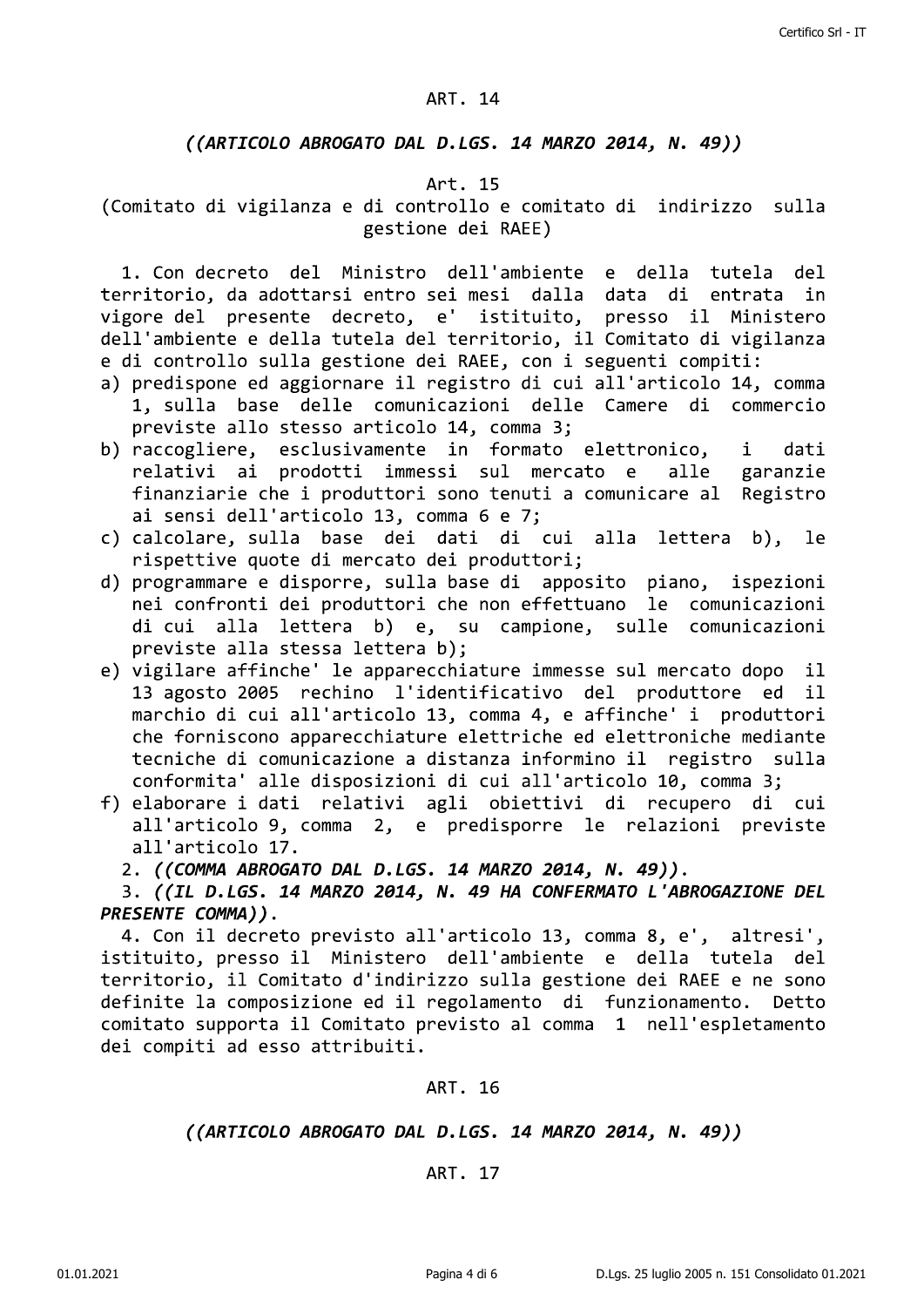((ARTICOLO ABROGATO DAL D.LGS. 14 MARZO 2014, N. 49))

#### ART. 18

((ARTICOLO ABROGATO DAL D.LGS. 14 MARZO 2014, N. 49))

**ART.19** 

((ARTICOLO ABROGATO DAL D.LGS. 14 MARZO 2014, N. 49))

Art. 20

(Disposizioni transitorie e finali)

1. ((COMMA ABROGATO DAL D.LGS. 14 MARZO 2014, N. 49)).

2. ((COMMA ABROGATO DAL D.LGS. 14 MARZO 2014, N. 49)).

3. ((COMMA ABROGATO DAL D.LGS. 14 MARZO 2014, N. 49)).

4. Nelle more della definizione di un sistema europeo di identificazione dei produttori, secondo quanto indicato dall'articolo 11, paragrafo 2, della Direttiva 2002/96/CE, e, comunque entro e non oltre il 31 dicembre 2010, il finanziamento delle operazioni di cui all'articolo 11, comma 1, viene assolto dei produttori con le modalita' stabilite all'articolo 10, comma 1 e il finanziamento delle operazioni di cui all'articolo 12, comma 1, viene assolto dai produttori con le modalita' stabilite all'articolo 12, comma 2. 5. ((COMMA ABROGATO DAL D.LGS. 14 MARZO 2014, N. 49)).

Il presente decreto, munito del sigillo dello Stato, sara' inserito nella Raccolta ufficiale degli atti normativi della Repubblica italiana. E' fatto obbligo a chiunque spetti di osservarlo e di farlo osservare.

Dato a Roma, addi' 25 luglio 2005

**CIAMPI** 

Berlusconi, Presidente del Consiglio dei Ministri

La Malfa, Ministro per le politiche comunitarie

Matteoli, Ministro dell'ambiente e della tutela del territorio

Fini, Ministro degli affari esteri

Castelli, Ministro della giustizia

Siniscalco, Ministro dell'economia e delle finanze

Scajola, Ministro delle attivita' produttive

Storace, Ministro della salute

La Loggia, Ministro per gli affari regionali

Visto, il Guardasigilli: Castelli